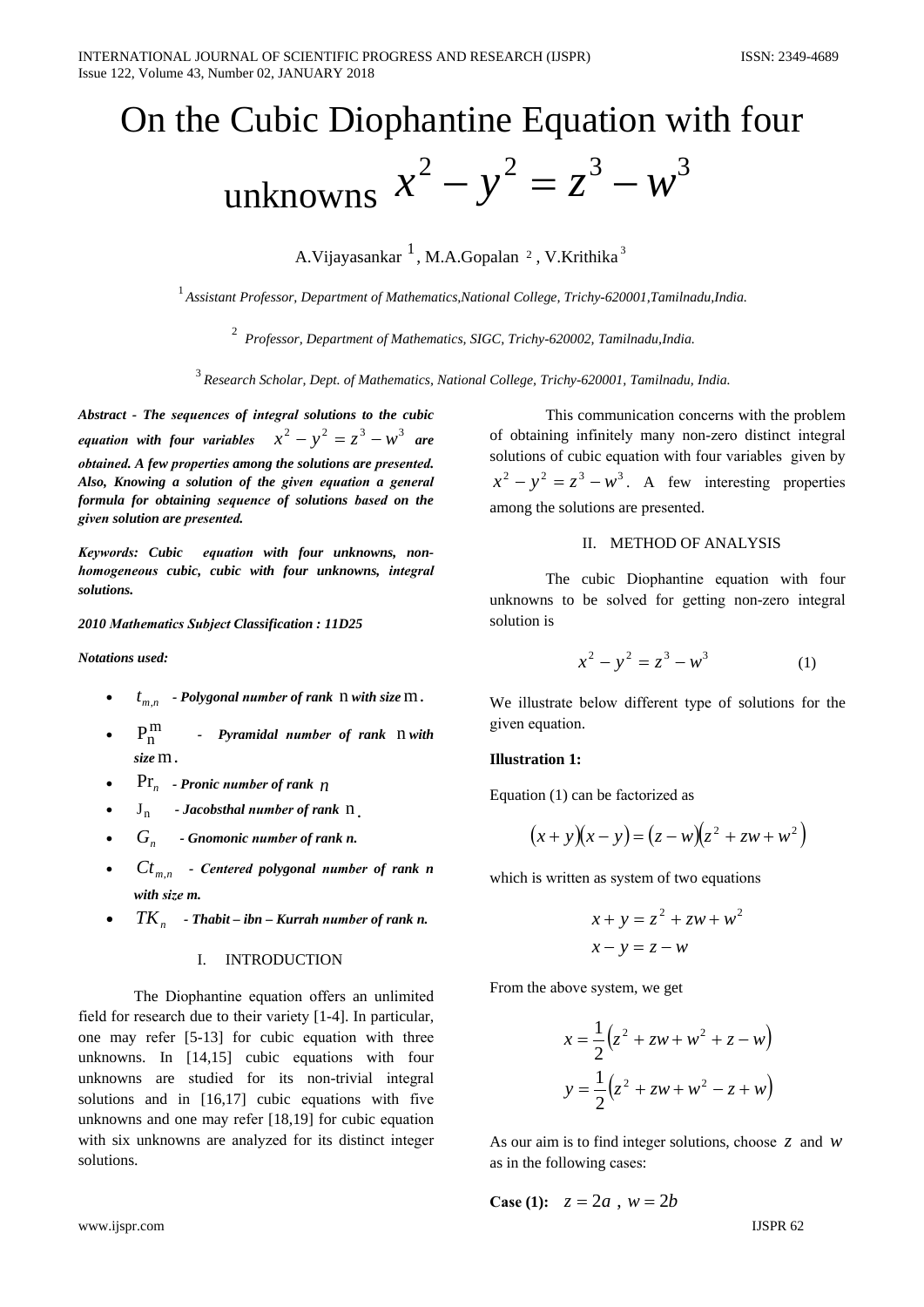For this case, the corresponding non-zero distinct integer solutions to  $(1)$  are

$$
x(a,b) = 2a2 + 2ab + 2b2 + a - b
$$
  
\n
$$
y(a,b) = 2a2 + 2ab + 2b2 - a + b
$$
  
\n
$$
z(a) = 2a
$$
  
\n
$$
w(b) = 2b
$$

**Properties:** 

\n- ★ 
$$
x(a,1) + y(a,1) - Ct_{8,a} - J_3 = 0.
$$
\n- ★  $x(a,1) + z(a,1) - 2\Pr_a - J_1 \equiv 0 \pmod{3}.$
\n- ★  $6(x + y)$  is a nasty number.
\n- ★  $2x(a,1) + 3y(a,1) - 10t_{4,a} \equiv 2 \pmod{9}.$
\n- ★  $[\{z(a) + w(a)\}^2 - \{x(a,a) + y(a,a)\}]$  is a perfect square.
\n- ★  $y(1,2^a) + w(2^a) - 2t_{4,2^a} - TK_a - G_{2^a} - J_3 = 0.$
\n

**Case (2):**  $z = 2a + 1$ ,  $w = 2b$ 

For the above values of  $z$  and  $w$ , the corresponding non-zero distinct integer solutions to (1) are

$$
x(a,b) = 2a^{2} + 2ab + 2b^{2} + 3a + 1
$$
  
\n
$$
y(a,b) = 2a^{2} + 2ab + 2b^{2} + a + 2b
$$
  
\n
$$
z(a) = 2a + 1
$$
  
\n
$$
w(b) = 2b
$$

**Properties:** 

\n- ★ 
$$
x(a,1) + y(a,1) - 4\Pr_a \equiv 7 \pmod{4}
$$
.
\n- ★  $2x(a,1) - [z(a)]^2 - 3w(a) = 5$ .
\n- ★  $y(a, a + 1) + w(a + 1)$
\n- ★  $-2\{t_{4,a} + t_{4,a+1} + \Pr_a\} \equiv 4 \pmod{5}$ .
\n- ★  $3\{z(a^2) + w(a) - G_a - 2\}$  is a nasty number.
\n

number.

❖ Each of the following expressions represents a perfect square:

$$
8\{x(1,b) - y(1,b) + G_b\}
$$
  

$$
x(a^2, a) - y(a^2, a) + z(a^2) + G_a + J_3
$$

Case (3):  $z = 2a$ ,  $w = 2b + 1$ 

For the above values of  $z$  and  $w$ , the corresponding non-zero distinct integer solutions to (1) are

$$
x(a,b) = 2a^{2} + 2ab + 2b^{2} + 2a + b
$$
  
\n
$$
y(a,b) = 2a^{2} + 2ab + 2b^{2} + 3b + 1
$$
  
\n
$$
z(a) = 2a
$$
  
\n
$$
w(b) = 2b + 1
$$

# **Illustration 2:**

On substituting the linear transformations  $z = y + h$ ,  $w = y + k$ ,  $h \neq k \neq 0$ 

$$
z = y + h, w = y + k, h \neq k \neq 0
$$
 (2)  
in (1), it leads to  

$$
x^{2} = (3h - 3k + 1)y^{2} + (3h^{2} - 3k^{2})y + h^{3} - k^{3},
$$
 (3)  

$$
h \neq k
$$

To Solve (3), we have to go in for a particular value for h and k. For simplicity and brevity, by taking  $h = 3$  and  $k = 1$  in (3), we obtain

$$
x^2 = 7y^2 + 24y + 26\tag{4}
$$

Performing some algebraic simplifications, the above equation is written as

$$
Y^2 = 7x^2 - 38\tag{5}
$$

where 
$$
Y = 7y + 12
$$
 (6)

The smallest positive integer solution of (5) is

$$
Y_0 = 5, x_0 = 3 \tag{7}
$$

To obtain the other solutions of (5), consider the pell equation

$$
Y^2 = 7x^2 + 1\tag{8}
$$

whose general solution is given by

$$
\widetilde{x}_n = \frac{g_n}{2\sqrt{7}}
$$
\n
$$
\widetilde{Y}_n = \frac{f_n}{2}
$$
\nwhere  
\n
$$
f_n = (8 + 3\sqrt{7})^{n+1} + (8 - 3\sqrt{7})^{n+1}
$$
\n
$$
g_n = (8 + 3\sqrt{7})^{n+1} - (8 - 3\sqrt{7})^{n+1}, n = -1, 0, 1, 2, ...
$$

Applying Brahmagupta lemma between  $(x_0, Y_0)$  and  $(\widetilde{X}_n, \widetilde{Y}_n)$ , the other integer solutions of (5) are given by

$$
x_{n+1} = \frac{3}{2} f_n + \frac{5}{2\sqrt{7}} g_n
$$
  

$$
Y_{n+1} = \frac{5}{2} f_n + \frac{21}{2\sqrt{7}} g_n
$$
 (9)

By using  $(9)$  in  $(6)$  and employing  $(2)$ , we obtain the non-zero distinct integral solutions to (1) given by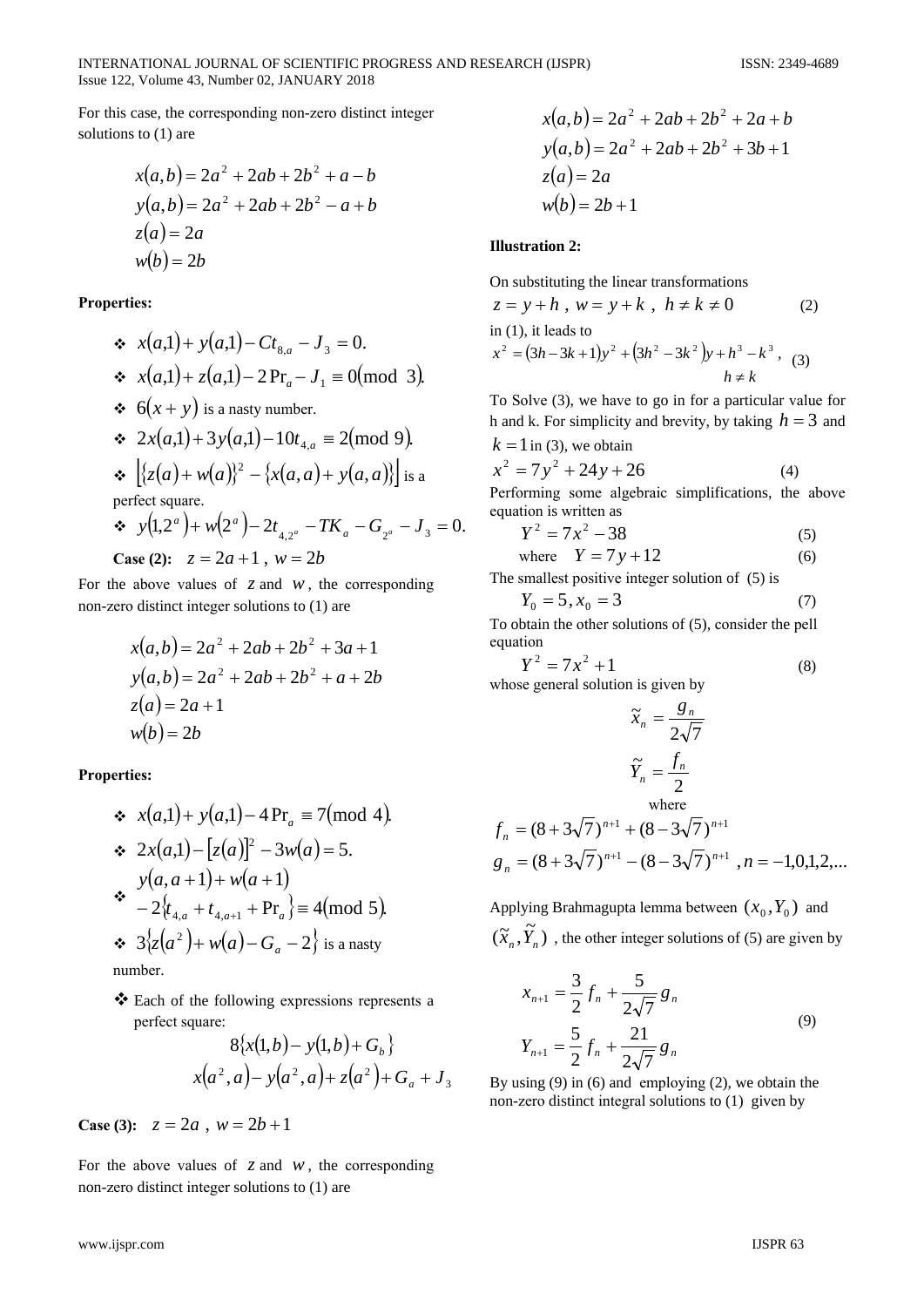#### INTERNATIONAL JOURNAL OF SCIENTIFIC PROGRESS AND RESEARCH (IJSPR) Issue 122, Volume 43, Number 02, JANUARY 2018

$$
x_{n+1} = \frac{3}{2} f_n + \frac{5}{2\sqrt{7}} g_n
$$
  
\n
$$
y_{n+1} = \frac{1}{7} \left\{ \frac{5}{2} f_n + \frac{21}{2\sqrt{7}} g_n - 12 \right\}
$$
  
\n
$$
z_{n+1} = \frac{1}{7} \left\{ \frac{5}{2} f_n + \frac{21}{2\sqrt{7}} g_n + 9 \right\}
$$
  
\n
$$
w_{n+1} = \frac{1}{7} \left\{ \frac{5}{2} f_n + \frac{21}{2\sqrt{7}} g_n - 5 \right\}, n = -1, 0, 1, 2, ...
$$
  
\nthe recurrence relations satisfied by x, y, z, and y are

the recurrence relations satisfied by  $x, y, z$  and w are given by

$$
x_{n+3} - 16x_{n+2} + x_{n+1} = 0.
$$
  
\n
$$
y_{n+3} - 16y_{n+2} + y_{n+1} = 24
$$
  
\n
$$
z_{n+3} - 16z_{n+2} + z_{n+1} = -18
$$

 $w_{n+3}$  – 16 $w_{n+2}$  +  $w_{n+1}$  = 10,  $n = -1,0,1,2,...$ A few numerical examples are given below in Table1:

### Table 1: Numerical Examples

|        | n | $x_{n+1}$                                                                                         | $y_{n+1}$ | $z_{n+1}$ | $W_{n+1}$ |  |
|--------|---|---------------------------------------------------------------------------------------------------|-----------|-----------|-----------|--|
| ❖<br>❖ |   | $798y_{n+1} = 38x_{n+2} - 304x_{n+1} - 1368$<br>$16891y_{n+2} = 399x_{n+3} + 1064y_{n+1} - 27132$ |           |           |           |  |
| ÷<br>❖ |   | $798y_{n+2} = 304x_{n+2} - 38x_{n+1} - 1368$<br>$798y_{n+3} = 4826x_{n+2} - 304x_{n+1} - 1368$    |           |           |           |  |
| ❖<br>❖ |   | $x_{n+3} = 16x_{n+2} - x_{n+1}$<br>$798y_{n+2} = 38x_{n+3} - 304x_{n+2} - 1368$                   |           |           |           |  |
| ❖<br>❖ |   | $798y_{n+3} = 304x_{n+3} - 38x_{n+2} - 1368$<br>$16891y_{n+1} = 6384x_{n+3} + 133y_{n+1} - 28728$ |           |           |           |  |
| ❖      |   | $798y_{n+1} = 304x_{n+3} - 4826x_{n+2} - 1368$                                                    |           |           |           |  |

| $-1$           | 3       | $-1$   | $\overline{c}$ | U      |
|----------------|---------|--------|----------------|--------|
| 0              | 39      | 13     | 16             | 14     |
| 1              | 621     | 233    | 236            | 234    |
| $\overline{c}$ | 9897    | 3739   | 3742           | 3740   |
| 3              | 157731  | 59615  | 59618          | 59616  |
| 4              | 2513799 | 950125 | 950128         | 950126 |

From the above table, we observe some interesting relations among the solutions which are presented below:

- 1.  $x_{n+1}$  and  $y_{n+1}$  are always odd
- 2.  $z_{n+1}$  and  $w_{n+1}$  are always even
- 3. Relations among the solutions:

$$
y_{n+3} = 16y_{n+2} - y_{n+1} + 24
$$

Each of the following expressions represents a ❖ nasty number:

> 
$$
\frac{6}{19}
$$
{7y<sub>2n+3</sub> - 91y<sub>2n+2</sub> -182}

> 
$$
\frac{2}{19} \{ 103x_{2n+2} - 5x_{2n+3} + 114 \}
$$
  
> 
$$
\frac{6}{2413} \{ 21x_{2n+4} - 11501y_{2n+2} - 14890 \}
$$

> 
$$
\frac{2}{19} \{ 1643x_{2n+3} - 103x_{2n+4} + 114 \}
$$

| ❖ Each of the following expressions in Table 2 represents a hyperbola: |  |
|------------------------------------------------------------------------|--|
| Table 2: Hyperbola                                                     |  |

| Hyperbola                             | $(p_n, q_n)$                                                                   |
|---------------------------------------|--------------------------------------------------------------------------------|
| $\oint p_n^2 - 63q_n^2 = 12996$       | $(103x_{n+1} - 5x_{n+2}, 13x_{n+1} - x_{n+2})$                                 |
| $\binom{4}{10} p_n^2 - q_n^2 = 90972$ | $(1643x_{n+2}-103x_{n+3}, 4347x_{n+2}-273x_{n+3})$                             |
| $p_n^2 - 7q_n^2 = 23290276$           | $\left(21x_{n+3} - 11501y_{n+1} - 19716, 5x_{n+3} - 4347y_{n+1} - 7452\right)$ |
| $63p_n^2 - q_n^2 = 90972$             | $(91y_{n+1} - 7y_{n+2} + 144, 721y_{n+1} - 35y_{n+2} + 1176)$                  |

❖ Each of the following expressions in Table 3 represents a parabola: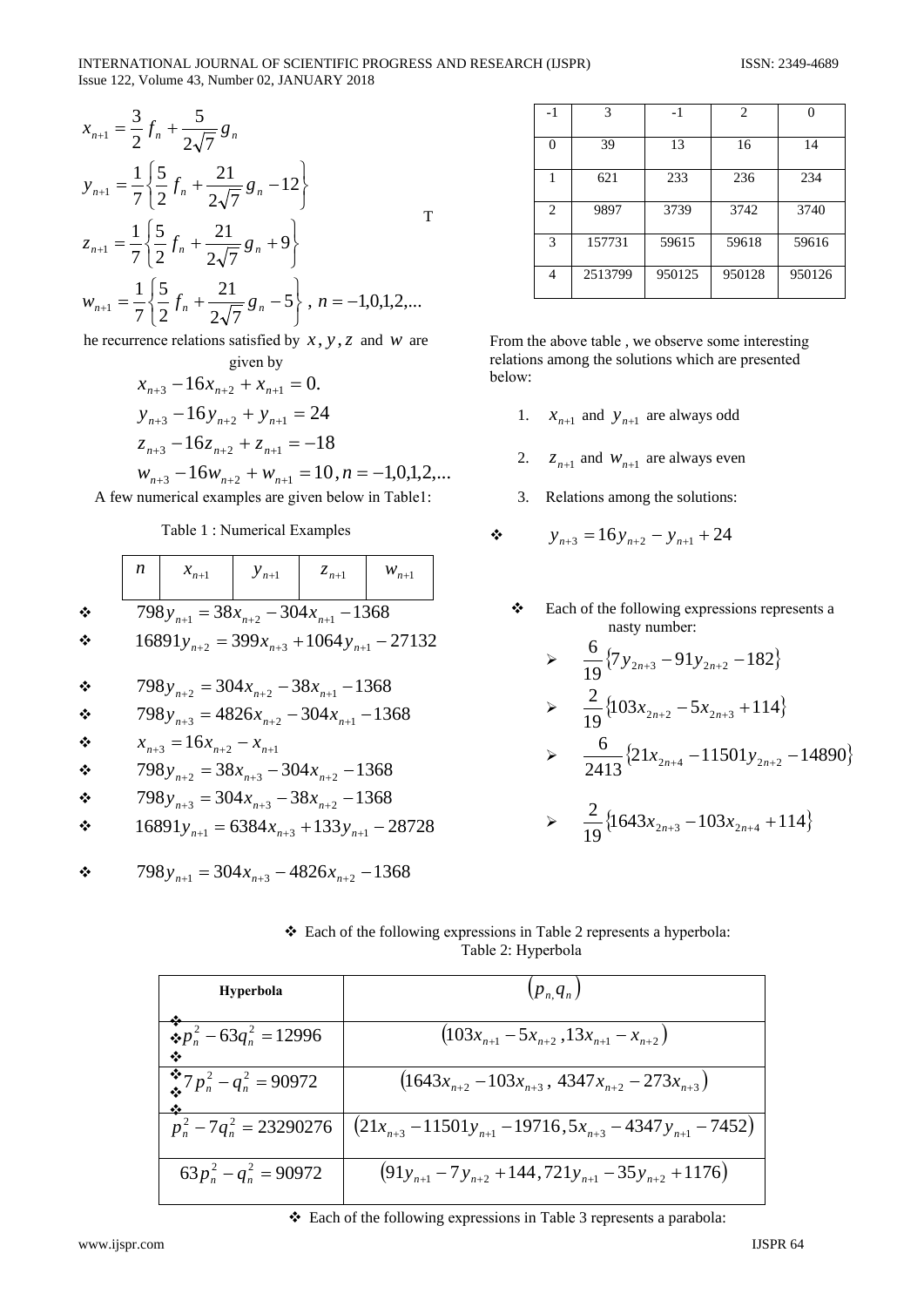| Parabola                         | $(p_n, q_n)$                                                    |
|----------------------------------|-----------------------------------------------------------------|
| $2793q_n^2 = 4527 p_n - 1032156$ | $(103x_{2n+2} - 5x_{2n+3} + 114, 13x_{n+1} - x_{n+2})$          |
| $q_n^2 = 399 p_n - 90972$        | $(1643x_{2n+3} - 103x_{2n+4} + 114, 4347x_{n+2} - 273x_{n+3})$  |
| $7q_n^2 = 2413p_n - 23290276$    | $(21x_{2n+4}-11501y_{2n+2}-14890,5x_{n+3}-4347y_{n+1}-7452)$    |
| $q_n^2 = -1197 p_n - 90972$      | $(91y_{2n+2} - 7y_{2n+3} + 182, 721y_{n+1} - 35y_{n+2} + 1176)$ |

Table 3: Parabola

## **Illustration 3:**

By substituting the transformations

$$
x = 2n3u + v, y = 2n3u - v,
$$
  
\n
$$
z = 2nP, w = 2nQ
$$
 (10)

in  $(1)$ , we get

$$
uv = P^3 - Q^3, \ P \neq Q \neq 0 \tag{11}
$$

from which note that

$$
u = P2 + PQ + Q2
$$
  

$$
v = P - Q
$$
 (12)

By using  $(12)$  in  $(10)$ , we have the corresponding nonzero distinct integer solutions to (1) found to be

$$
x = 2n3(P2 + PQ + Q2) + (P - Q)
$$
  
\n
$$
y = 2n3(P2 + PQ + Q2) - (P - Q)
$$
  
\n
$$
z = 2nP
$$
  
\n
$$
w = 2nQ
$$

Note:

Using the transformations

 $x = u + 2n<sup>3</sup>v$ ,  $y = u - 2n<sup>3</sup>v$ ,  $z = 2nP$ ,  $w = 2nQ$ in  $(1)$ , we get the corresponding non-zero distinct integer solutions to  $(1)$  given by

$$
x = (P2 + PQ + Q2) + 2n3(P - Q)
$$
  
\n
$$
y = (P2 + PQ + Q2) - 2n3(P - Q)
$$
  
\n
$$
z = 2nP
$$
  
\n
$$
w = 2nQ
$$

# **Illustration 4:**

www.ijspr.com

Introducing the transformations

$$
z = 2k - 1 + K , w = K
$$

in  $(1)$ , it gives

$$
x^{2}-y^{2}=8k^{3}-12k^{2}+6k-1+6K^{2}k-3K^{2}
$$

$$
+3K+12Kk^{2}-12Kk
$$

Observe that for all values of k and K, the Right Hand Side of the above equation is always odd.

Employing the identity,  $(A+1)^2 - A^2 = 2A+1$  we have  $\mathcal{L}$ 

$$
x = 4k^3 - 6k^2 + 3k + 3K^2k + 6Kk^2 - 6Kk - \frac{3K(K-1)}{2}
$$
  

$$
y = 4k^3 - 6k^2 + 3k - 1 + 3K^2k + 6Kk^2 - 6Kk - \frac{3K(K-1)}{2}
$$

A few numerical examples are presented below:

Table 3 : Numerical Examples

| $\boldsymbol{K}$ | $\boldsymbol{k}$ | $\mathcal{X}$ | ν   | Z, | w              |
|------------------|------------------|---------------|-----|----|----------------|
| 1                | 2                | 32            | 31  | 4  |                |
| $\overline{2}$   | 3                | 168           | 167 |    | $\overline{c}$ |
| 4                | 2                | 140           | 139 | 7  |                |
| 5                | 3                | 438           | 437 | 10 | 5              |

#### III. GENERATION OF SOLUTIONS

Let  $(x_0, y_0, z_0, w_0)$  be the initial solution to (1). Assume

 $x_1 = 2h - 3^3 x_0$ ,  $y_1 = 3^3 y_0 + h$ ,  $z_1 = 3^2 z_0$ ,  $w_1 = 3^2 w_0$ to be the second solution to  $(1)$ . Then, we obtain